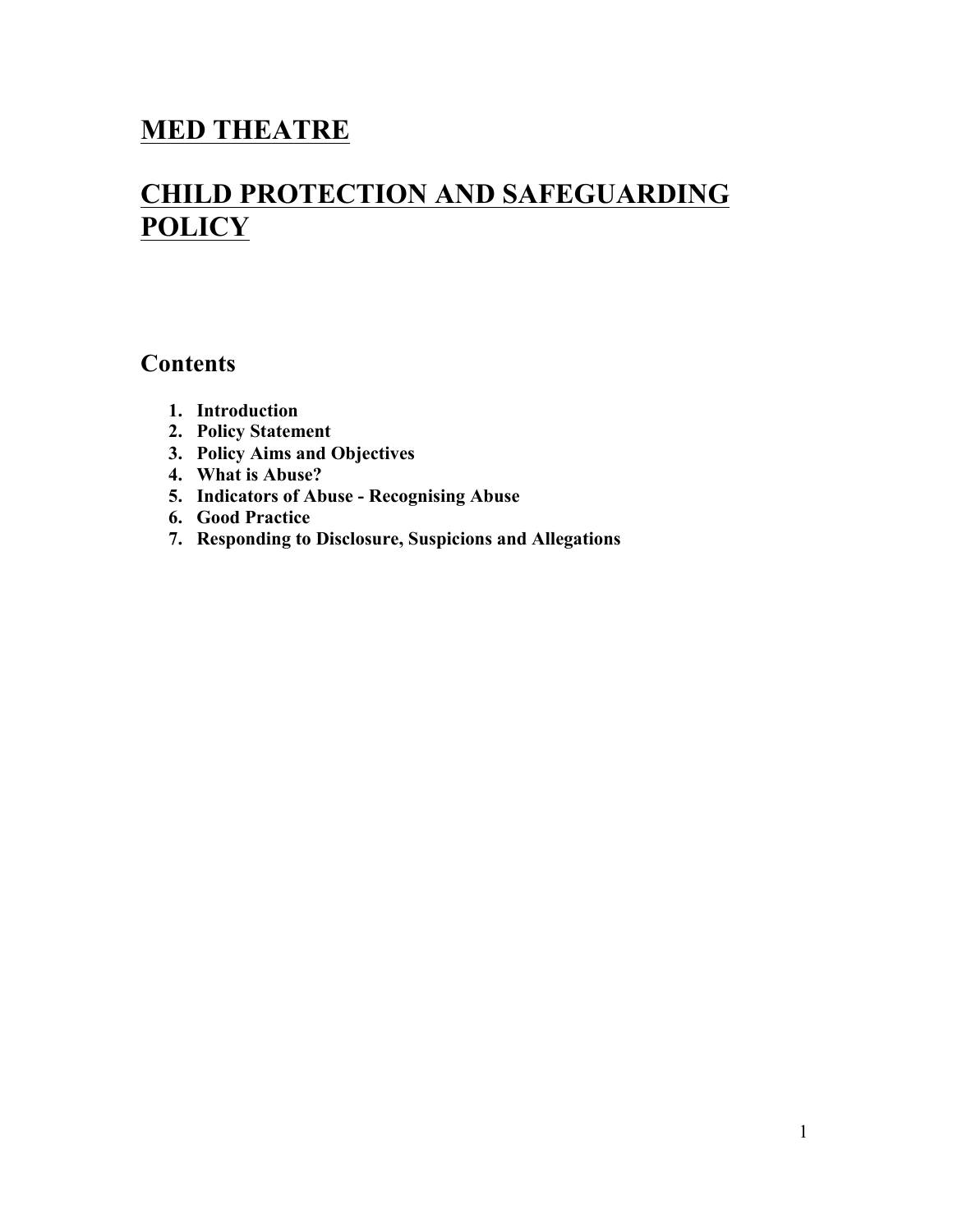#### **1.Introduction**

Children and vulnerable young adults get abused regardless of age, gender, disability, racial origin, religious beliefs or sexual identity. Generally someone they know abuses them and this can be a member of their family, a friend, an instructor or any person in a position of trust. However, opportunistic strangers can carry out abuse.

It is the responsibility of all staff members to protect children (people under eighteen years of age) from abuse. It is the purpose of this policy to give guidance in dealing with this sensitive issue. In this document, the term 'child' or 'children' will be taken to be synonymous with young people under the age of 18.

#### **2.Policy Statement**

MED Theatre is fully committed to ensuring that children and vulnerable young adults attending our facilities are protected and kept safe from harm.

To this end MED Theatre will provide a clear, concise child protection and safeguarding policy and will distribute it to all staff, project workers, and volunteers.

The person in the organisation nominated as responsible for Child Protection and Safeguarding is: Mark Beeson, Artistic Director

#### **3.Policy Aims and Objectives**

#### **Aims**

- To provide a safe environment for children, keeping them from harm.
- To ensure staff, project workers and volunteers are kept informed, supported and protected.
- To ensure children are respected, taken seriously and listened to.
- To provide support and encouragement to parents/guardian/volunteers etc. to address the welfare of children.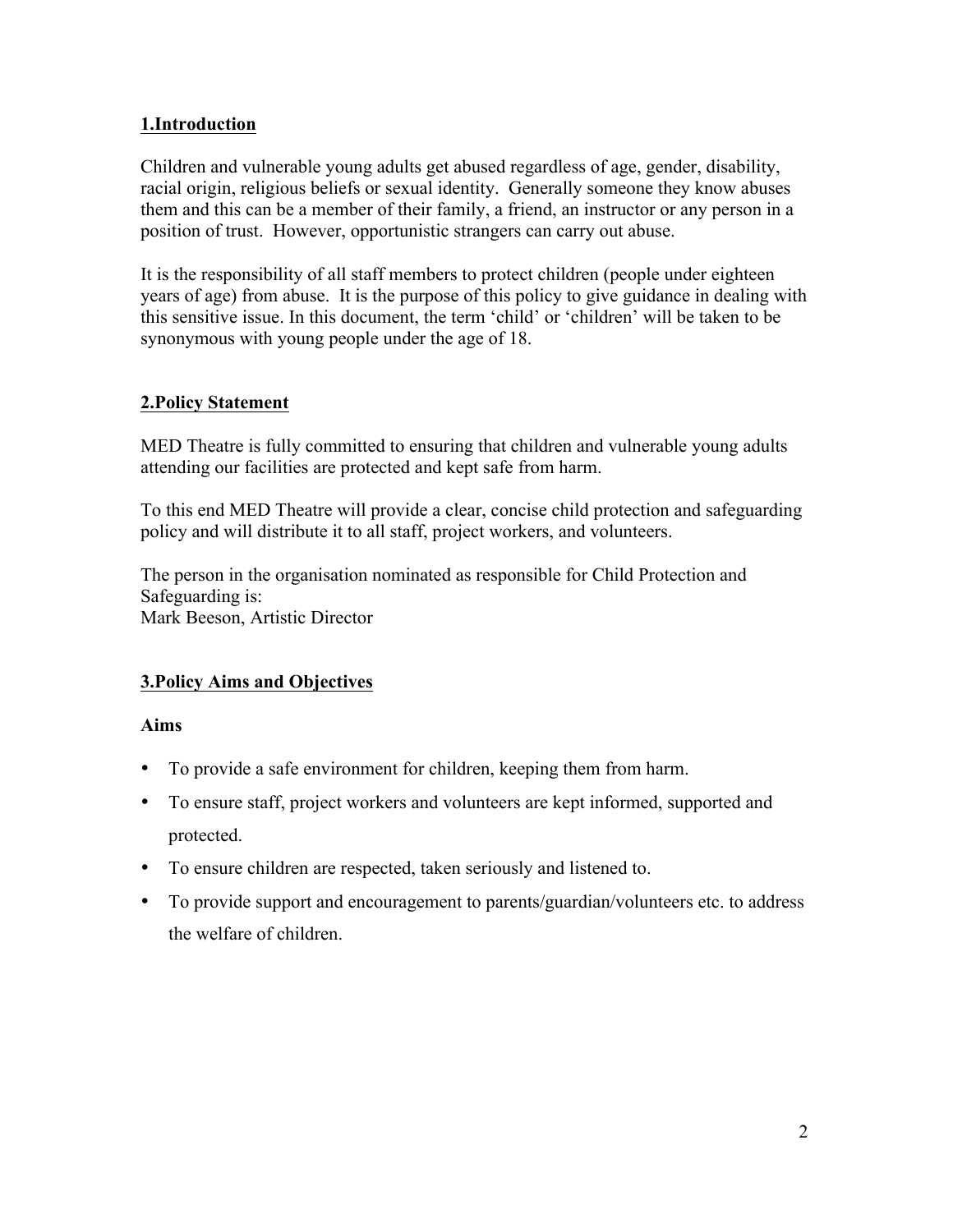#### **Objectives**

The specific objectives that MED Theatre will do to achieve its aims are:

- To screen all staff through DBS
- To screen any project workers or artists working unsupervised with young people or vulnerable adults through DBS
- To raise the awareness of staff through training
- To implement effective procedures for recording and responding to incidents, complaints and alleged or suspected incidents of abuse.
- Apply the policy's aims and objectives to any project staff who might be employed in addition to the main staff and volunteers.

#### **4. What is Abuse?**

Somebody may abuse a child through neglect, inflicting harm, or by failing to act to prevent harm. Children may be abused in a family or in an institutional or community setting by those known to them or, more rarely, by a stranger. Adults or other children can abuse children. There is growing evidence to suggest that peer abuse is an increasing concern for young people.

- **Neglect -** where adults fail to meet a child's basic physical and/or psychological needs, likely to result in the serious impairment of the child's health or development. It may include failing to provide adequate food, shelter and clothing, failing to protect a child from physical harm or danger or the failure to ensure access to appropriate medical care or treatment. It may also include refusal to give children love, affection and attention.
- **Physical Abuse -** where someone physically hurts or injures children by hitting, shaking, throwing, poisoning, burning, biting or scalding, suffocating, drowning or otherwise causing physical harm to a child.
- **Sexual Abuse -** where children are used to meet a person's own sexual needs whether or not the young person is aware of what is happening. This could include full sexual intercourse and fondling. It may include non-contact activities such as involving children in looking at or in production of pornographic material or watching sexual activities or encouraging young people to behave in sexually inappropriate ways.
- **Emotional Abuse -** is the persistent emotional ill treatment of a child such as to cause a severe and persistent adverse effect on the child's emotional development. It may involve conveying to children that they are worthless, unloved, inadequate, or valued only insofar as they meet the needs of another person. It may feature age or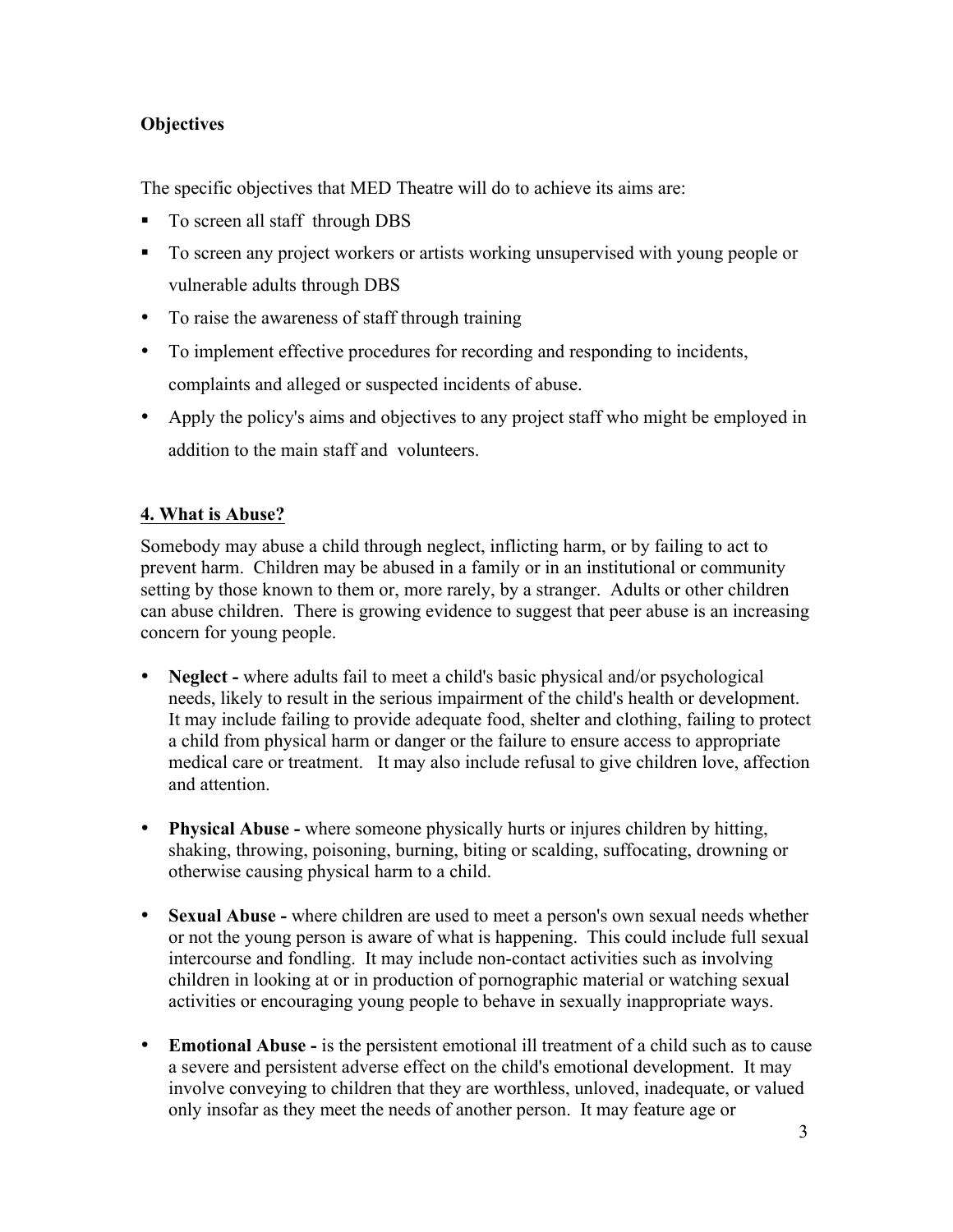developmentally inappropriate expectations being imposed on children. It may involve causing children to feel frightened or in danger by being constantly shouted at, threatened or taunted which may make the child very nervous and withdrawn. Some level of emotional abuse is involved in all ill treatment of a child.

#### **5. Indicators of Abuse - Recognising Abuse**

The following list highlights some indicators for recognising that a child may be suffering abuse.

- Unexplained or suspicious injuries such as bruising, cuts or burns, particularly if situated on a part of the body not normally prone to such injuries.
- An injury for which the explanation seems inconsistent.
- The child describes what appears to be an abusive act involving him/her.
- Someone else (a child or adult) expresses concern about the welfare of another child.
- Unexplained changes in behaviour (e.g. becoming very quiet, withdrawn or displaying sudden outbursts of temper).
- Inappropriate sexual awareness.
- Engaging in sexually explicit behaviour.
- Distrust of adults, particularly those with whom a close relationship would normally be expected.
- Has difficulty in making friends.
- Is prevented from socialising with other children.
- Displays variations in eating patterns including overeating or loss of appetite.
- Becomes increasingly dirty or unkempt.

The list is not exhaustive, and one child may present more than one of the above. It is the responsibility of all staff members or contractors to ensure that if they believe abuse is occurring they take the necessary action.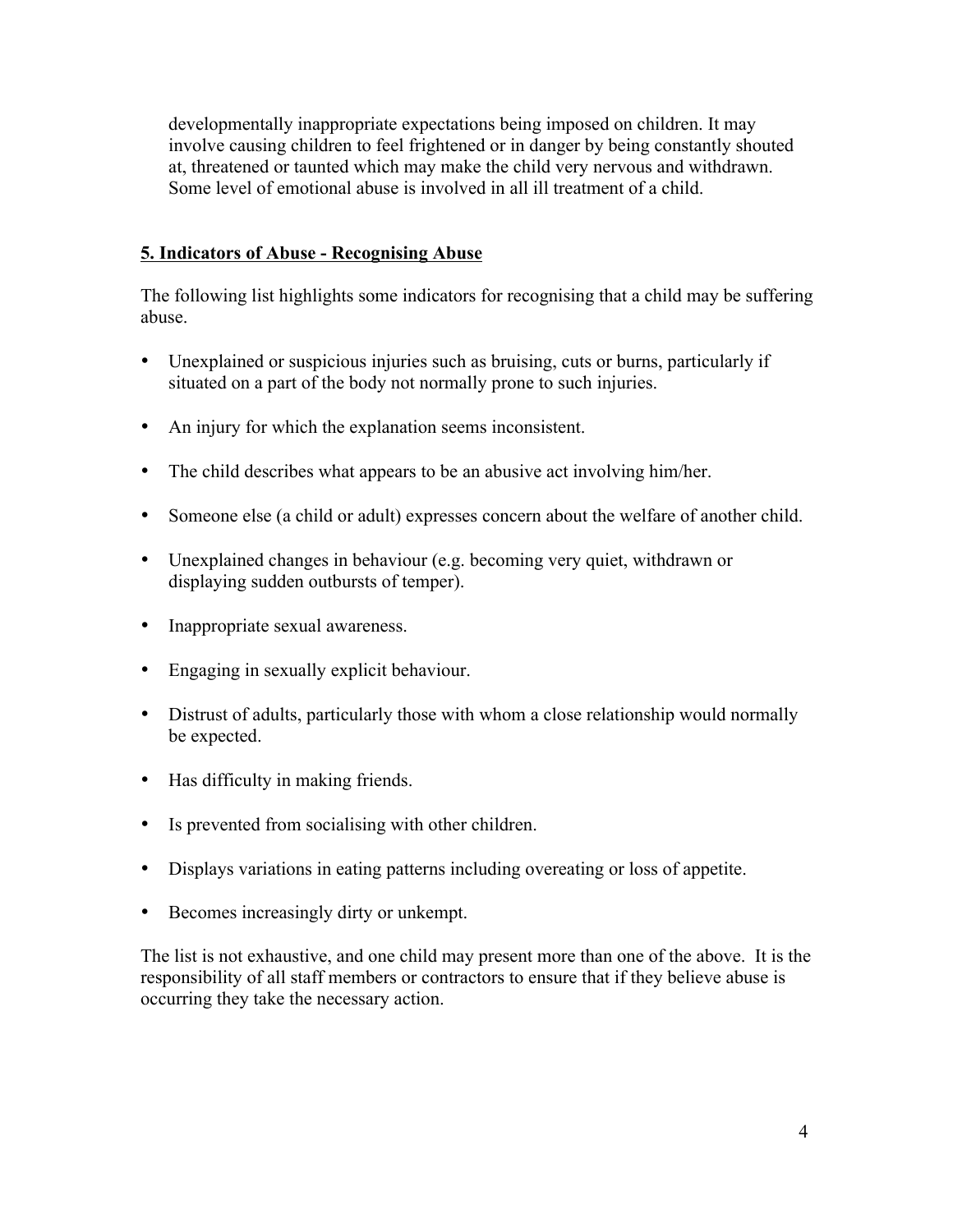#### **6. Good Practice**

#### 6.1 Good Practice

Good practice creates a positive child protection climate and assists in protecting staff from false allegations of abuse. Good practice means:

- Always working in an open environment (e.g. avoiding private or unobserved situations) and encouraging an open environment (e.g. no secrets)
- Treating all people equally, with respect and dignity
- Always putting the welfare of each young person first
- Maintaining a safe and appropriate distance (e.g. it is not appropriate to have an intimate relationship with a child or to share a room/cubicles with them)
- Building a balanced relationship based on mutual trust which empowers children
- Ensuring that any form of manual assistance or physical support is provided openly.
- Involve parents, guardians and carers wherever possible (e.g. for the responsibility for children in the changing rooms). If groups have to be supervised do so in pairs.
- Being an excellent role model this includes not smoking or drinking alcohol in the company of young people.
- Record any injuries sustained accurately according to the organisation's accident policy.

#### 6.2 Poor Practice

Practice never to be sanctioned

You should never:

- Engage in rough or sexually provocative games, including horseplay
- Share a room/cubicle with a child
- Allow or engage in any form of inappropriate touching
- Allow children to use inappropriate language unchallenged
- Make sexually suggestive comments to a child, even in fun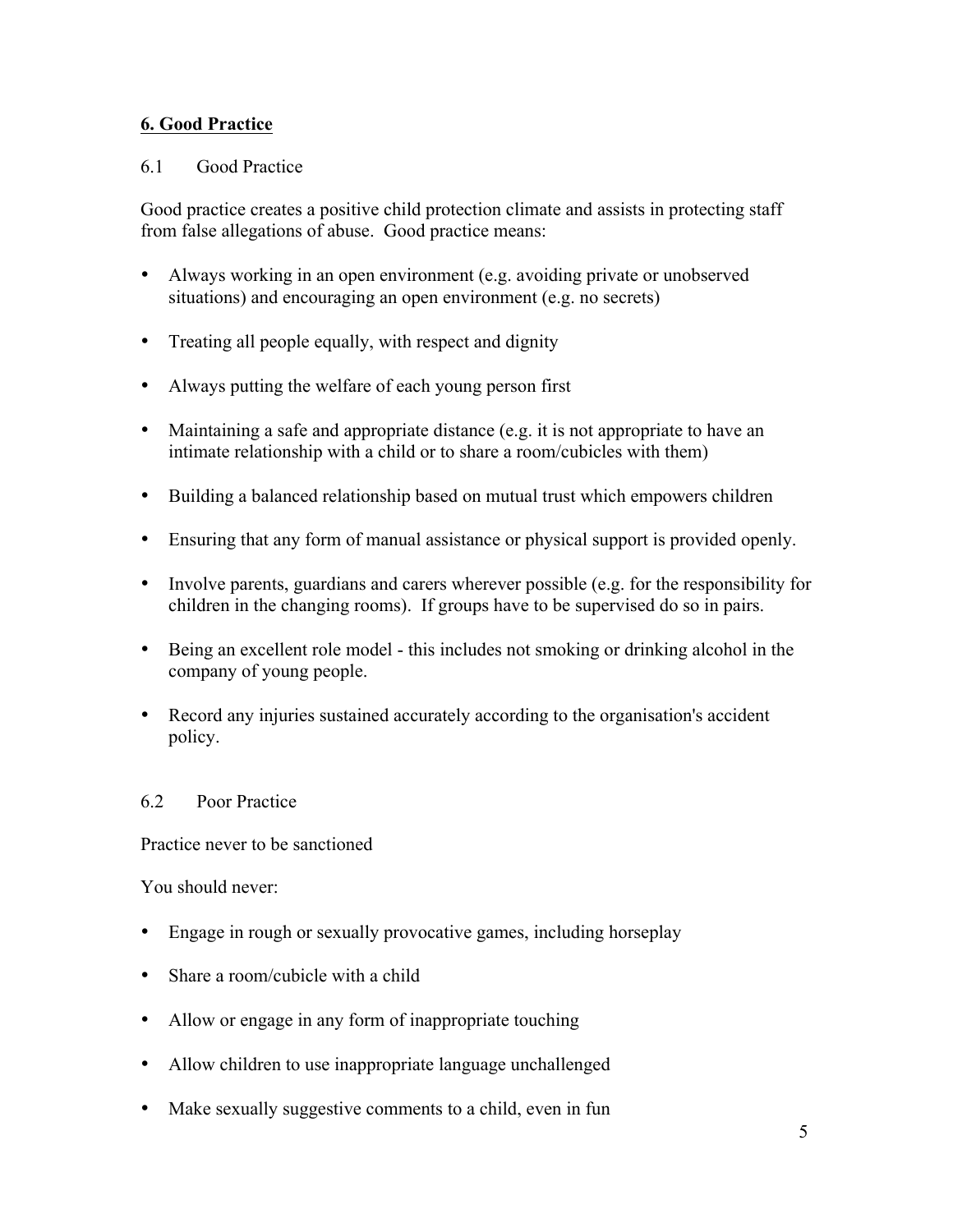- Reduce a child to tears as a form of control
- Allow allegations made by a child to go unchallenged, unrecorded or not acted upon
- Do things of a personal nature for children that they can do by themselves

#### **7. Responding to Disclosure, Suspicions and Allegations**

False allegations of abuse do occur, but they are rare. Disclosures, suspicions and allegations should always be taken seriously and if the information gained causes concern action should be taken immediately.

#### 7.1 Responding to Disclosure

The person receiving information concerning disclosure should:

- React calmly so as not to frighten the child
- Tell the child he/she is not to blame and that he/she was right to tell
- Take what the child says seriously, recognising the difficulties inherent in interpreting what is said by a child who has a speech disability and/or differences in language
- Keep questions to a minimum but ensure a clear understanding of what has been said
- Reassure the child but **do not** make promises of confidentiality which might not be feasible in the light of subsequent developments
- Make a full record of what has been said, heard and/or seen as soon as possible

The person receiving the disclosure should not:

- Panic
- Allow their shock or distaste to show
- Probe for more information than is offered
- Speculate or make assumptions
- Make negative comments about the alleged abuser
- Approach the alleged abuser
- Make promises or agree to keep secrets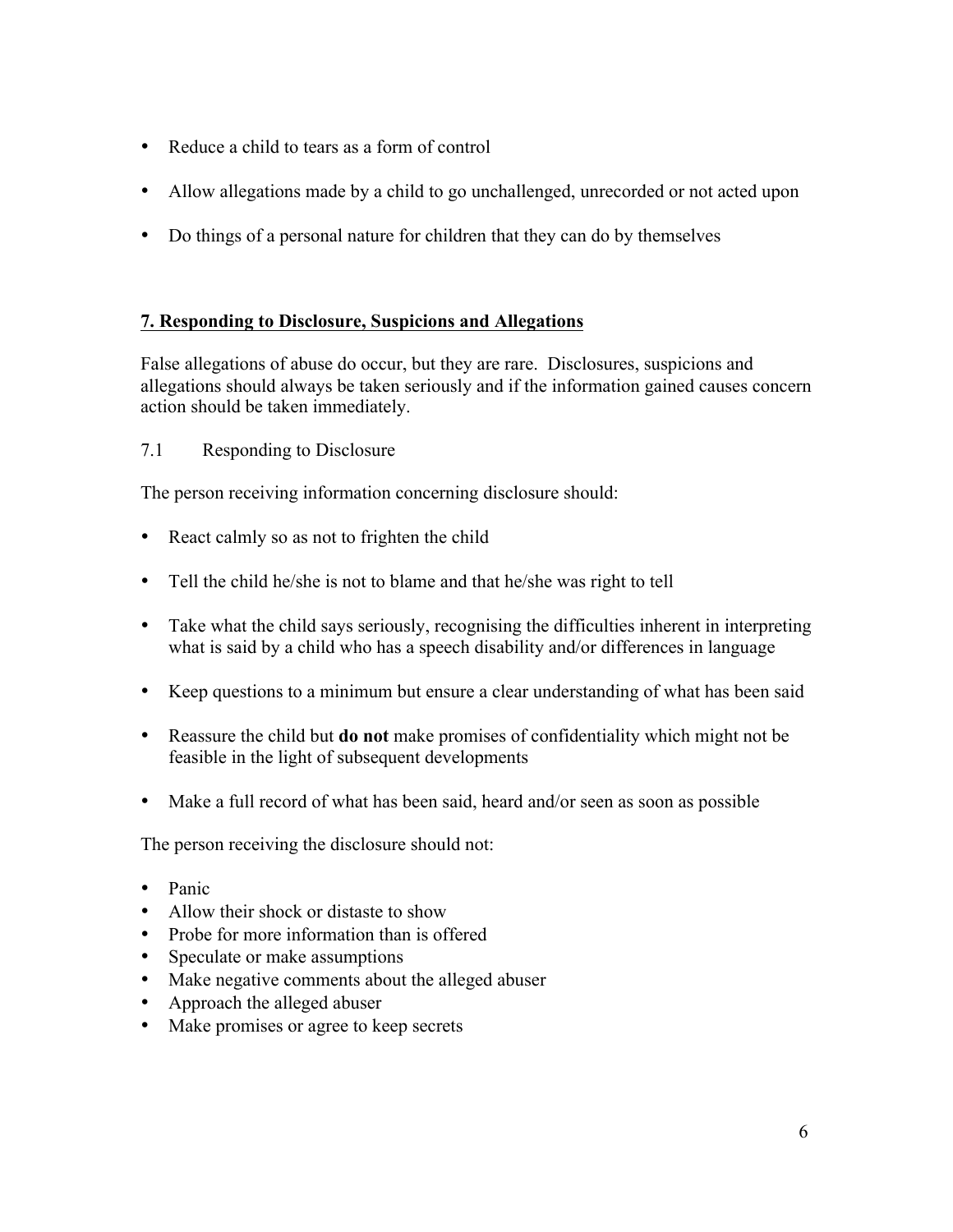#### 7.2 Suspicion of abuse

It is not the responsibility of those implementing this policy to decide whether a child is being abused or not. However, as the welfare of children is of paramount importance, it is necessary to act to protect children whenever possible.

When a child protection referral is made, the Social Services have a legal responsibility to investigate.

It is important to work with parents, guardians or carers where possible. Certain indicators, such as being withdrawn, could be caused by legitimate problems for example a close bereavement. By consulting parents, guardians or carers this would become apparent.

However, there are times when consulting with parents, guardians or carers is not advised for example if the consultation process places the child at even greater risk (e.g. if the parent, guardian or carer is the abuser or is unlikely to react in the appropriate manner). In this case the person nominated as safeguarding officer in MED Theatre should be contacted and they will then seek further guidance from the duty social services team.

All details and actions should be recorded. When recording an incident it is necessary to include the following:

- Name of the child
- Parents / carers details
- The child's address
- Relevant phone numbers
- The nature of the allegation what is said to have happened or what was seen
- When and where it happened
- The child's account, if it can be given, of what has happened
- Who was there and any witnesses to incident
- Whether there is any actual evidence e.g. bruises, bleeding, changed behaviour
- A clear distinction between what is fact, opinion and hearsay
- Who has been told about it
- Whether the parents have been advised